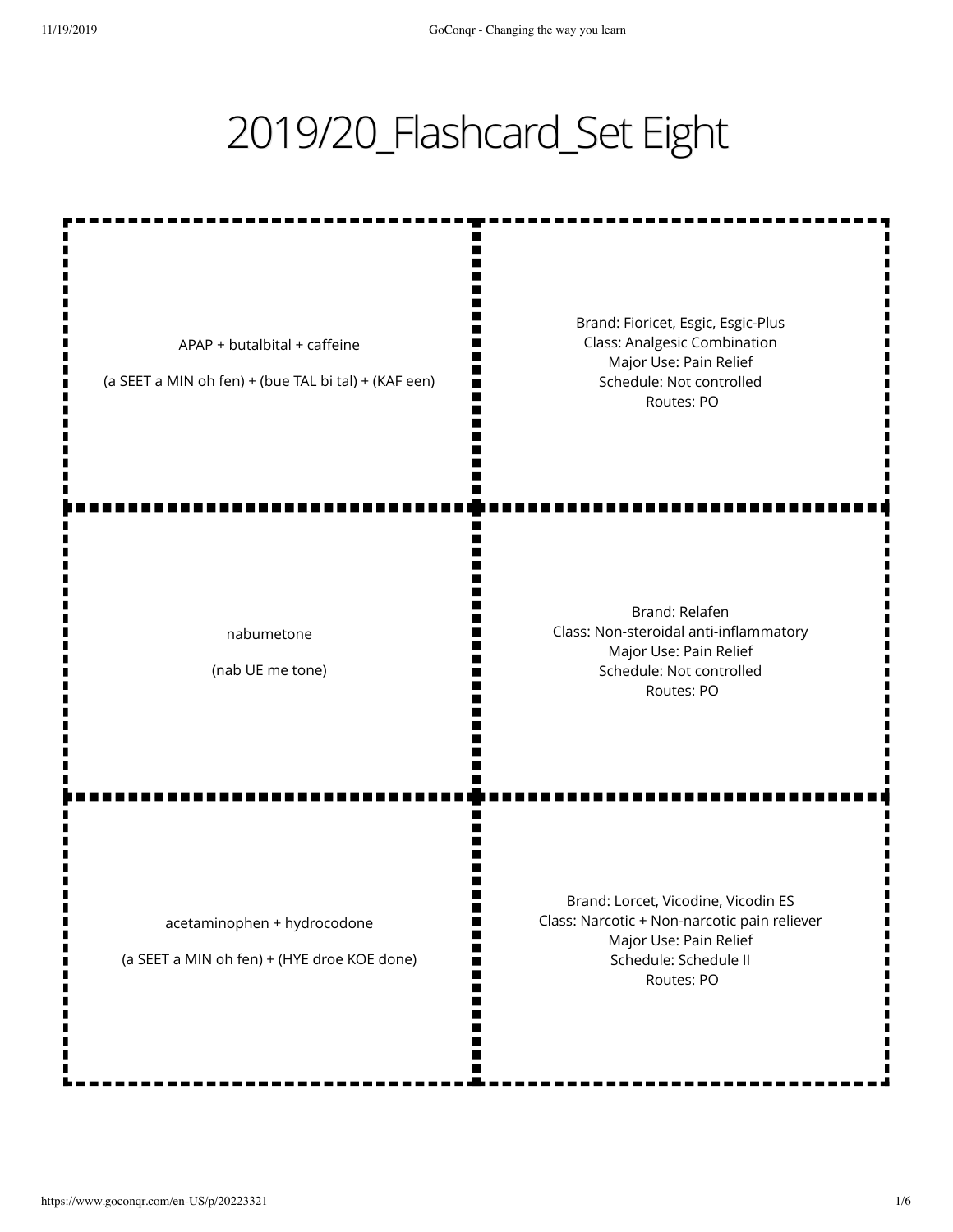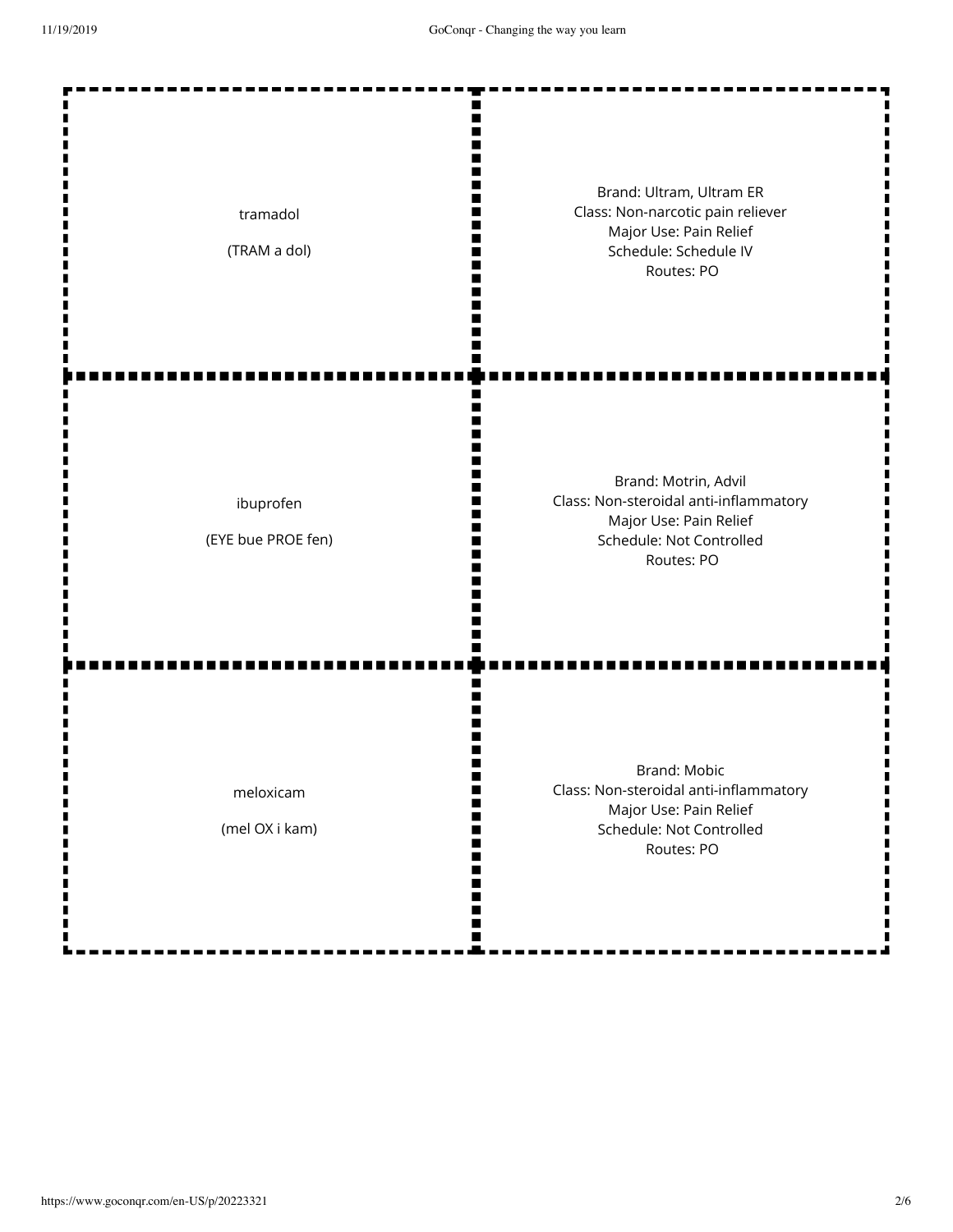| oxycodone<br>(ox i KOE done)                                  | Brand: OxyContin, OxylR, Roxicodone<br>Class: Narcotic pain reliever<br>Major Use: Pain Relief<br>Schedule: Schedule II<br>Routes: PO                       |
|---------------------------------------------------------------|-------------------------------------------------------------------------------------------------------------------------------------------------------------|
| acetaminophen + codeine<br>(a SEET a MIN oh fen) + (KOE deen) | Brand: Tylenol #2, Tylenol #3, Tylenol #4<br>Class: Narcotic + Non-narcotic pain reliever<br>Major Use: Pain Relief<br>Schedule: Schedule III<br>Routes: PO |
| naproxen<br>(na PROX en)                                      | Brand: Aleve, Anaprox, Naprosyn, Naprelan<br>Class: Non-steroidal anti-inflammatory<br>Major Use: Pain Relief<br>Schedule: Not Controlled<br>Routes: PO     |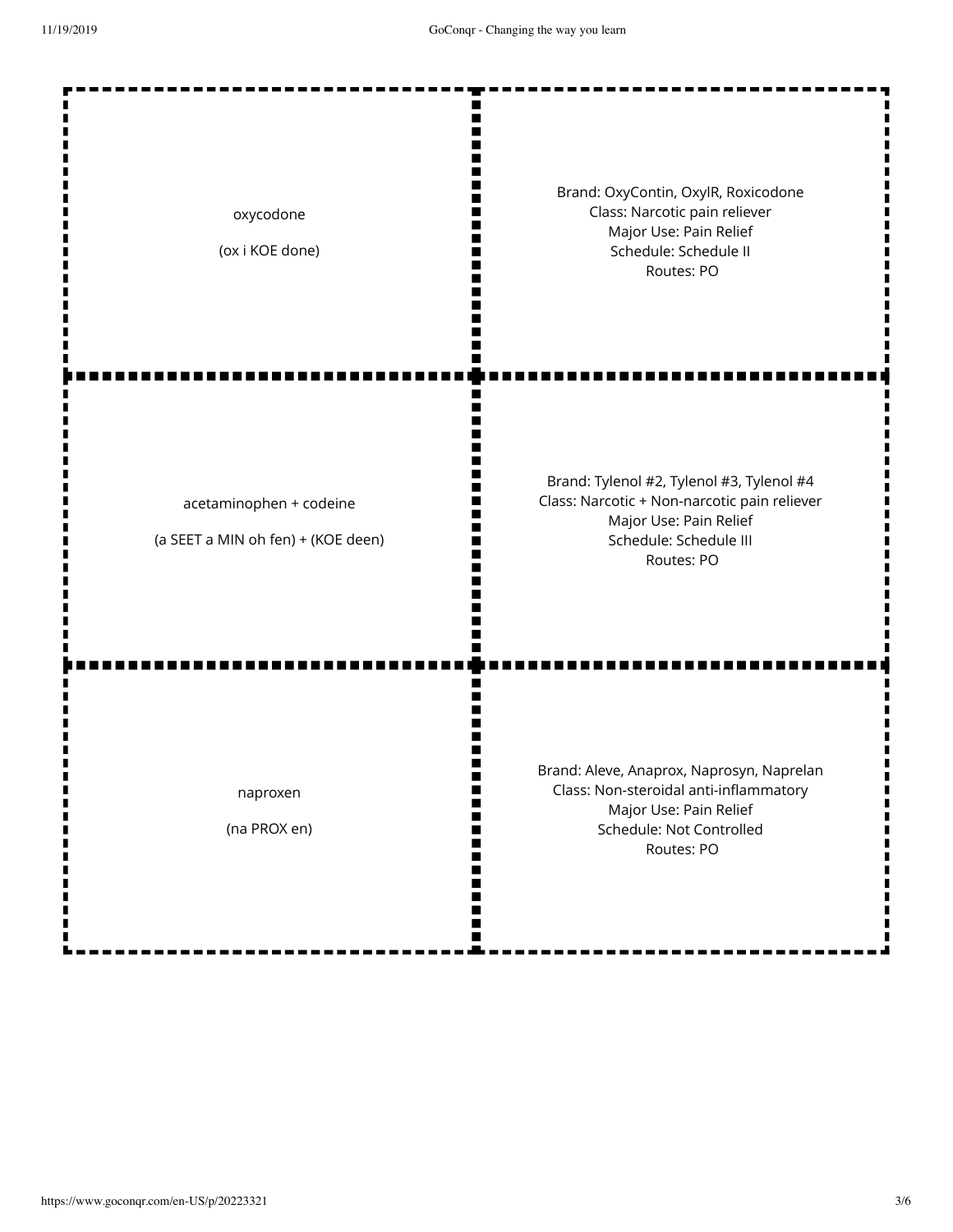Ш Ш m П Brand: Cataflam, Voltaren, Voltaren-XR П Class: Non-steroidal anti-inflammatory diclofenac m Major Use: Pain Relief n (dye KLOE fen ak) Schedule: Not Controlled W m Routes: PO, Topical, Ophthalmic Ш П ш Brand: Endocet, Percocet, Tylox Class: Narcotic + Non-narcotic pain reliever Oxycodone + acetaminophen Major Use: Pain Relief I٢ (ox i KOE done) + (a SEET a MIN oh fen) Schedule: Schedule II Routes: PO Ш n Brand: Celebrex Class: COX-2 Inhibitor celecoxib П m Major Use: Pain Relief (SEL e KOX ib) II. Schedule: Not controlled Ш Routes: POШ Ш п ш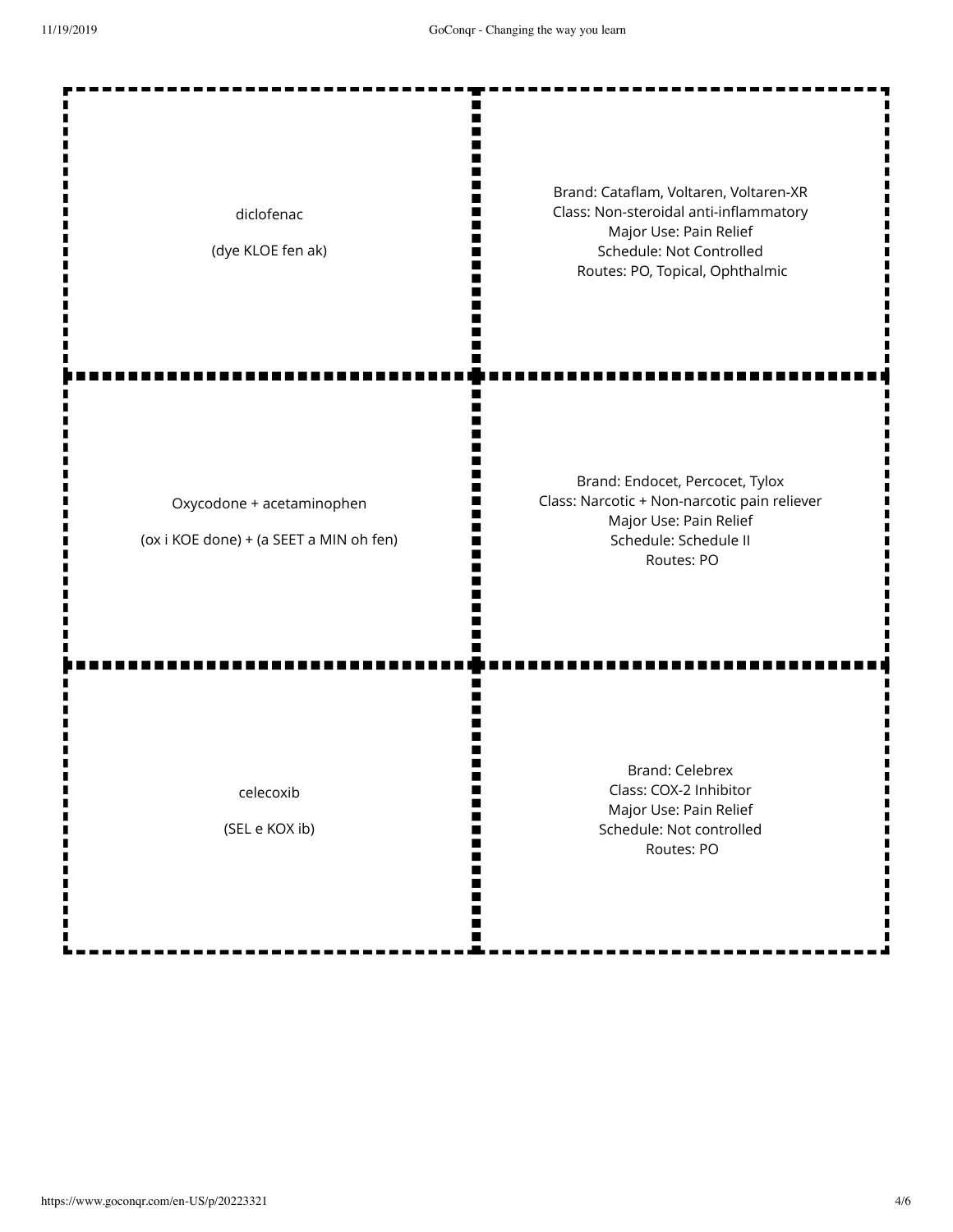| morphine sulfate<br>(MOR feen sul FATE)         | Brand: Kadian, MS Contin<br>Class: Narcotic pain reliever<br>Major Use: Pain Relief<br>Schedule: Schedule II<br>Routes: PO, SC, IM, IV, PR   |
|-------------------------------------------------|----------------------------------------------------------------------------------------------------------------------------------------------|
| ш<br>fentanyl transdermal patch<br>(FEN ta nil) | <b>Brand: Duragesic</b><br>Class: Narcotic pain reliever<br>Major Use: Pain Relief<br>Schedule: Schedule II<br>Routes: Topical Patch         |
| allopurinol<br>(al oh pure i nole)              | Brand: Zyloprim<br>Class: Xanthine oxidase inhibitor<br>Major Use: Hyperuricemia, Gout prophylaxis<br>Schedule: Not controlled<br>Routes: PO |
| alendronate<br>(a LEN dro nate)                 | Brand: Fosamax<br>Class: Bone Resorption Inhibitor<br>Major Use: Osteoporosis<br>Schedule: Not controlled<br>Routes: PO                      |